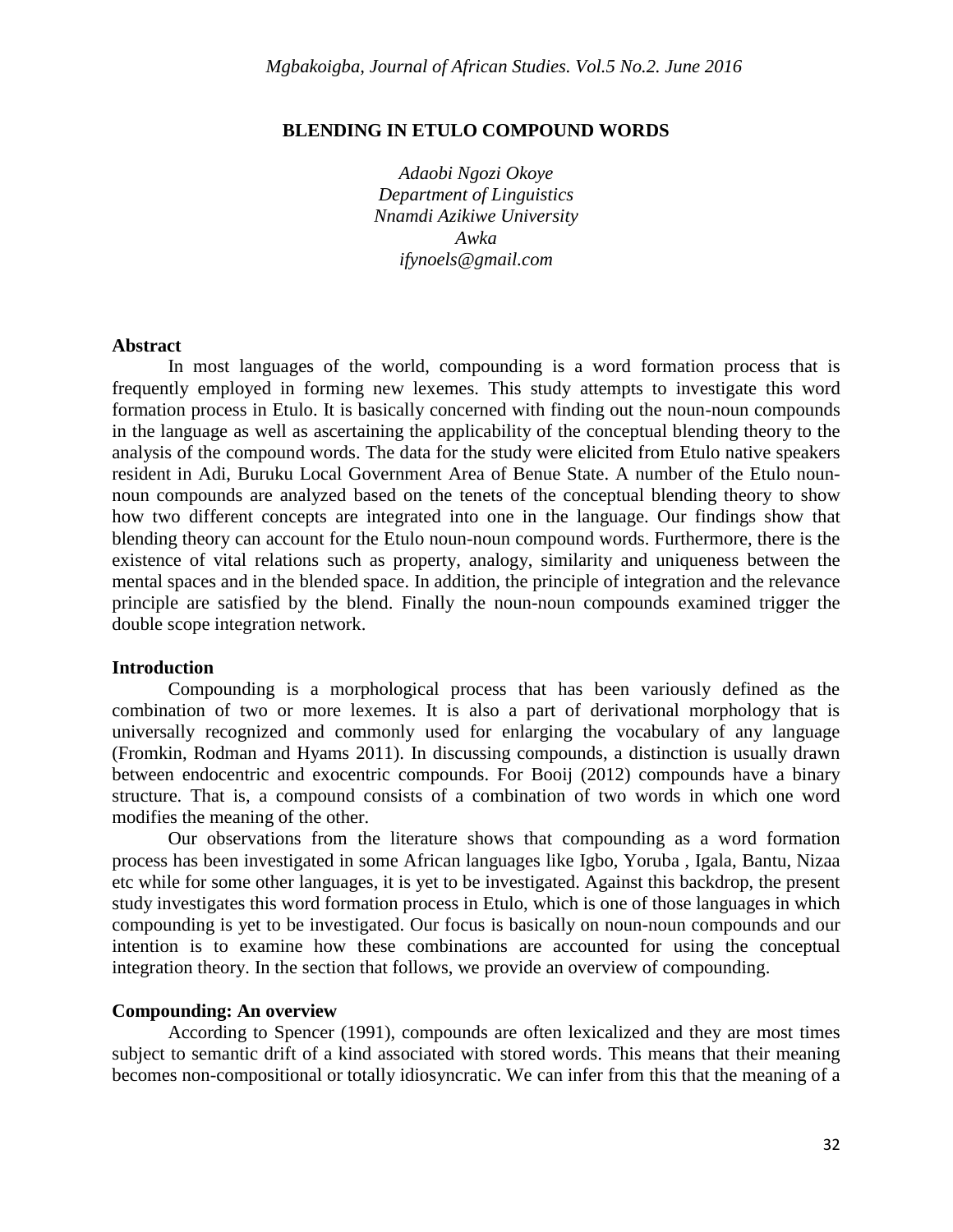compound may not necessarily correspond to the meaning of the two or more lexical items that are joined together.

Haspelmath and Sims (2010) view compounding as a relationship that exists between two or more morphologically complex words. Fromkin, Rodman and Hyams (2011) note that spelling does not tell us what sequences of words constitute a compound. This means that whether a compound is spelled with a space between the two words, with hyphen or with no separation at all depends on the idiosyncrasies of the particular compound. For Syal and Jindal (2013), compounds are formed by joining two or more bases. They further opine that the bases of the English compound words in some cases are separated by a hyphen while in other cases the hyphen appears to have disappeared with the passage of time.

Dirven and Verspoor (2004) posit that compounds result from a process of conceptual blending. In addition, they note that during this process of blending, elements from two concepts are selected and combined into a new more complex concept. This view of compounding is adopted as our working definition for this study. For Marchand (1958), compounds consist of two elements which are the determinatum and the determinant. The determinatum is seen as the grammatically dominant part which undergoes inflection and is also narrowed as the second word of a compound. The author however posits that there are combinations in which the essential parts of the determinatum are usually absent. These combinations are called exocentric compounds.

Various studies on compounding have classified compounds into two; namely, endocentric and exocentric compounds (Bloomfield (1933), Marchand (1958), Haspelmath (2010), Booij(2012)). An endocentric compound is a type of compound in which one of the constituents identifies the class to which the entire word belongs. For instance, in the English compound word *dumptruck,* the rightmost element *truck* determines the word-class of the entire word hence *dumptruck* is a type of truck and also a noun. On the other hand, an exocentric compound is a type of compound whose meaning does not follow from the meaning of any of the constituent words. For instance, the English compound *redneck* though a noun is not a type of neck.

It is also possible to classify compounds based on what Guevara and Scalise (2008) refer to as input and output categories. When compounds are classified based on the output categories, we have such labels as nominal compounds, adjectival compounds, verbal compounds etc whereas if the classification is based on input categories, that is, based on the word class of the individual constituents, we have labels such as noun-noun compounds $[N+N]$ , noun-verb $[N+V]$ etc. Scalise and Bisetto (2009) however offer a new proposal for classifying compounds based on a simple assumption that the two constituents are linked by a grammatical relation that lacks overt expression. The relations holding between the two constituents of a compound according to them are basically the relations that hold in syntactic constructions. They therefore propose that compounds be classified as subordinate, attributive and co-ordinate and that the compounds of these three classes can be both endocentric and exocentric. Compounds are classified as subordinate when there is a complement relation between the two constituents, For instance in *taxi driver*, *taxi* is seen as the complement of the deverbal head *driver*. An attributive compound is formed by either a noun or an adjective as in *blue cheese* or by two nouns as in *jellyfish/ swordfish* where the non-head is metaphorically used to express the attribute of the head. The coordinate compounds however are seen as compounds whose constituents are tied by a conjunction and which from a semantic point of view can be said to have two heads as in *dancer singer* and *dinner dance.*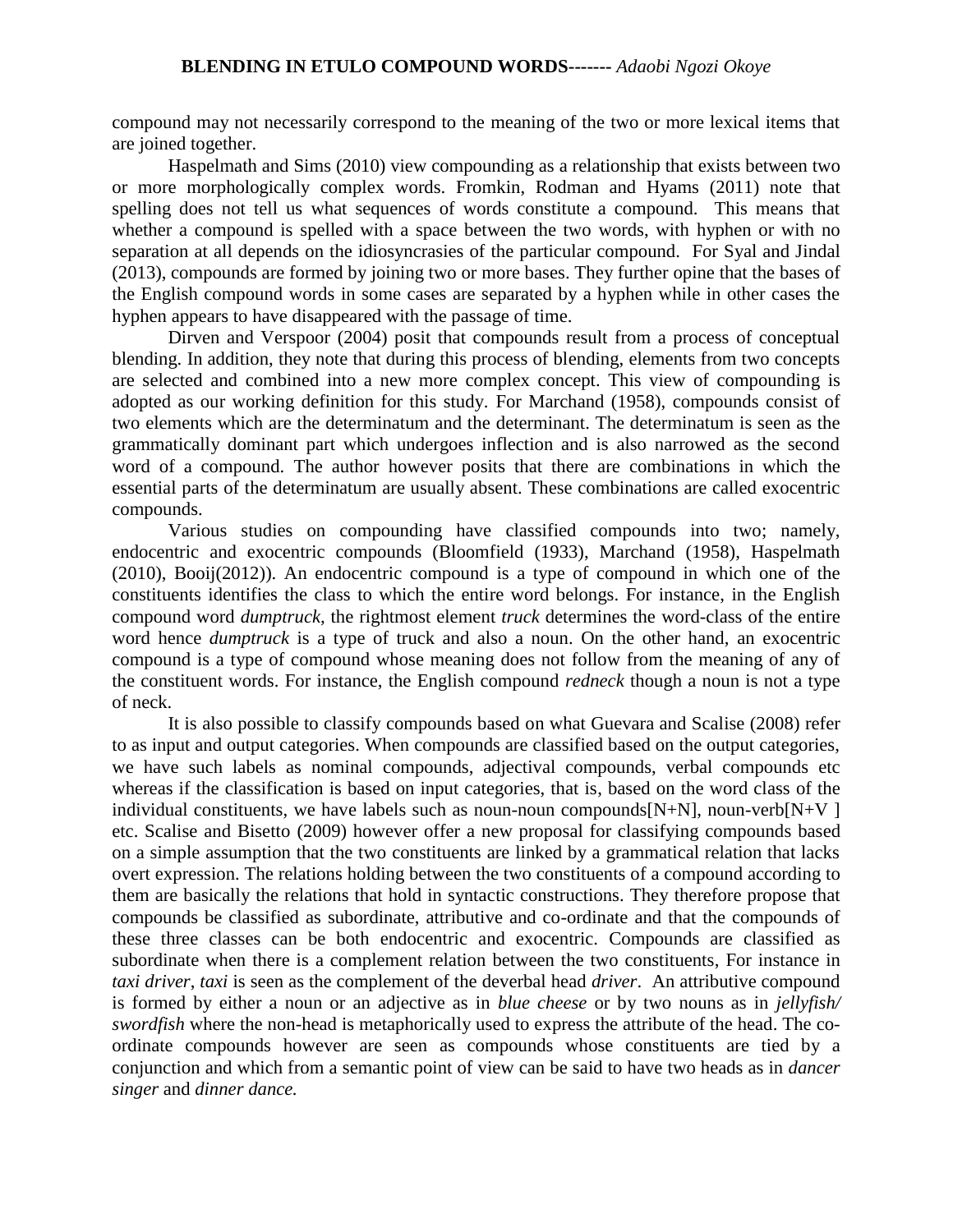In the study of compounding, the concept of headedness is also crucial as most compounds are characterized as either left headed or right headed. The head of a compound word is the constituent that determines the category and the broad meaning of the entire word. Compounds with a head are usually called endocentric compounds, a term which to Booij (2012) suggests that the category of the whole construction is identical to that of one of its constituents. Booij (2009) further notes that the differences with respect to the position of the head in compounds suggest that head position is a parametric difference between languages. He observes that English and German compounds are right headed, Welch and Hebrew compounds are predominantly left headed while other languages like Mandarin and Vietnamese have both left headed and right headed compounds. In the section that follows, the theoretical framework adopted for the study is examined.

## **Conceptual framework**

In this section, we provide an overview of the theoretical framework starting with the background to the theory of conceptual blending. We also highlight aspects of the theory that are relevant for the present study. The development of conceptual blending theory began with mental space theory propounded by Fauconnier (1985). The theory is basically concerned with people's psychological operation in meaning construction, hence Fauconnier (1985) describes mental spaces as partial assemblies that are constructed as we think and talk for the purposes of understanding and action. Another significant source of inspiration for the conceptual blending theory is the conceptual metaphor theory propounded by Lakoff and Johnson (1980). Though aspects of the conceptual blending theory were earlier treated, the theory was systematically described and further developed in Fauconnier and Turner (2000, 2002). Conceptual blending also known as conceptual integration involves a basic mental operation in which a partial match is constructed between two input mental spaces to project selectively into a novel blended space. For Fauconnier and Turner (2008), blending, as a general cognitive process, brings two or more spaces together and during this process, a partial mapping is constructed between the input spaces. Link between two input spaces is referred to as outer space relation but when this link is compressed into the blend, it becomes an inner space relation (Fauconnier and Turner 2002). Furthermore, mapping is the systematic set of correspondence that exists between the elements in the mental spaces. These mappings can be based on a number of different relations which include identity, similarity, analogy, cause-effect, part-whole, time, property, space, change, representation, role, disanalogy, category, intentionality and uniqueness. The vital relations that are relevant to the study are explained based on Dzanic (2007) as follows:

-Similarity: a vital relation that connects elements with properties they have in common.

-Part-whole: a relation which fuses part-whole mappings across spaces into one.

-Analogy: a vital relation that connects two different mental spaces that obtains the same structure through blending.

-Property: an inner space relation which links elements with their properties

-Space: a relation that brings inputs separated in different spaces into one space within the blended space.

-Uniqueness: a crucial vital relation because many relations are compressed into uniqueness in the blend.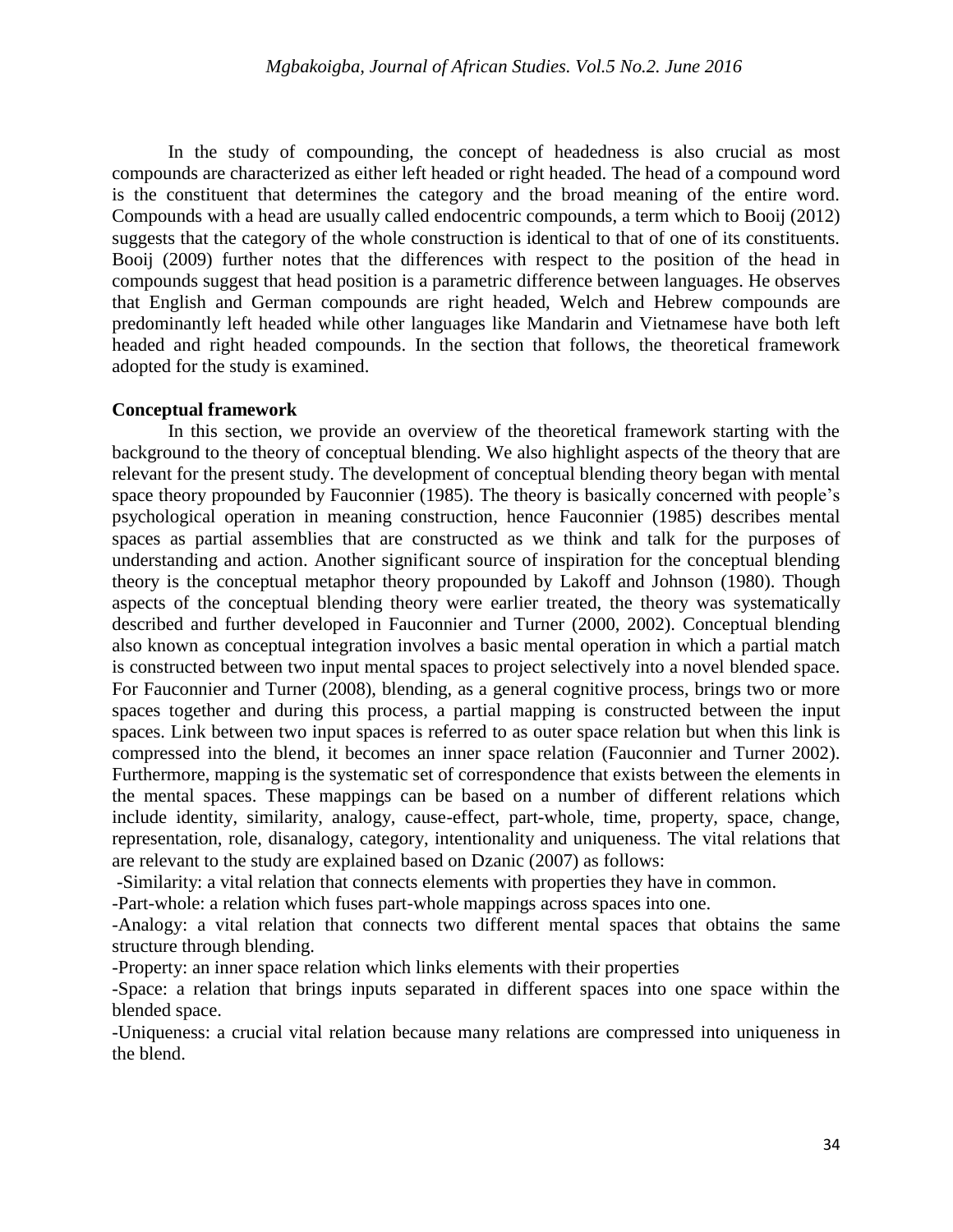### **BLENDING IN ETULO COMPOUND WORDS-------** *Adaobi Ngozi Okoye*

Fauconnier and Turner (2002) suggest some optimality principles that blends are likely to satisfy. Some of these principles include the integration principle which is satisfied when representation in the blend can be manipulated as a single unit, the topology principle which is satisfied when relations in the blend match the relation of their counterpart in other spaces, the web principle which is satisfied when representations in the blended space maintain mapping to the input spaces and the relevance principle which is satisfied when elements in the blend have the ability to establish links to other spaces and for running the blend. The relevance principle according to Schmid (2011) is considered not only useful in constraining the blend but also in triggering the blend.

The process of generating a blend according to Fauconnier and Turner (1998) can be summarized according to three general steps. The first step is composition, a stage in which relations that did not exist in the separate inputs become available in the blend. This step is followed by completion, a stage in which generic knowledge is projected into the blend to complete the emergent structure. The third step is elaboration, a stage in which cognitive work is performed in the blend.

As noted by Fauconnier and Turner (1998), conceptual blending is usually described in terms of integration networks which are the simplex, mirror, single scope and double scope networks. Whereas in the simplex network, one input consists of a frame and the other consists of specific elements, the mirror network involves a common organizing frame which is shared by all spaces in the network. For the single scope network, the organizing frames of the inputs are different and the blend inherits only one of the frames while for the double scope network, identity properties are brought in from both inputs. In an integration network, vital relations exist and these relations are seen as connectors that serve to link counterparts within and across mental spaces. The basic diagram for conceptual integration adapted from Turner (2007) is shown in Figure A.



Figure A

In the diagram in Figure a, we have the mental spaces (two input spaces, a blended space and an optional generic space) represented by circles, the solid lines show the cross-space mapping between the inputs, the dotted lines indicate connections between inputs and either generic or blended spaces and the solid square in the blended space stands for the emergent structure.

#### **Theoretical review**

According to Handl and Schmid (2011), conceptual blending is a theory which emphasizes online processes that lead to our understanding of linguistic expressions. Assessing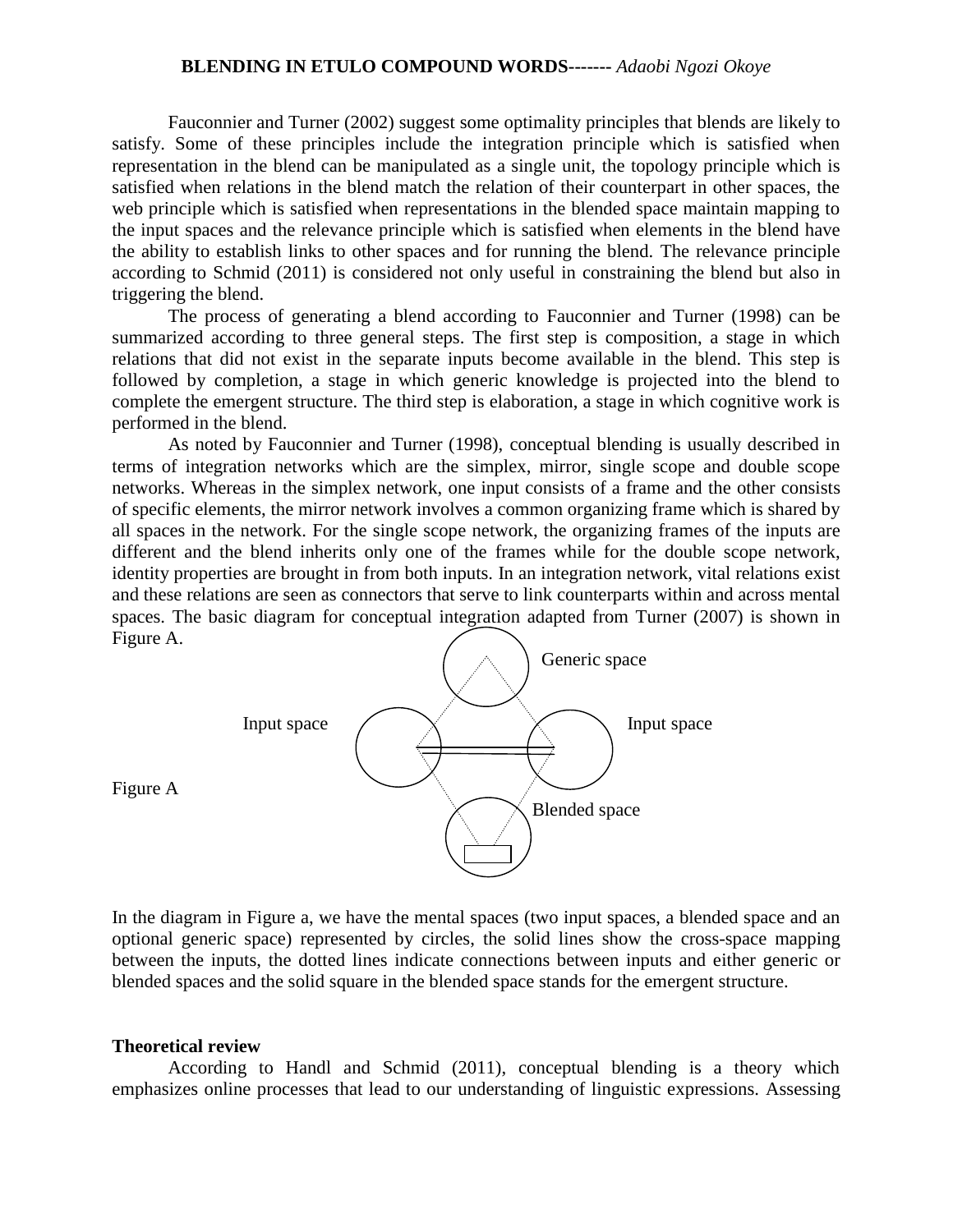the explanatory capacity of blending theory with reference to its application to novel noun-noun English compounds, they claim that blending is a viable approach to compounding and possibly to word formation in general. Benczes (2011) opines that blending is successful in the explanation of the semantics of compounds whose meaning is based upon the creative manipulation of metaphor and as such have been neglected in traditional analysis on the ground that they are non transparent linguistic phenomena that cannot be semantically analyzed. Dzanic (2007) sees conceptual blending theory as a theory that provides insight to our way of thinking, creating and understanding the world. For Coulson and Oakley (2000), conceptual blending is a theory of online meaning construction that combines dynamic cognitive models in a network of mental spaces thereby allowing for the creative construct of meaning in a variety of domains.

Kovecses (2006) opines that conceptual blending is a basic mental operation that plays a fundamental role in the construction of meaning in everyday life. The author further posits that the theory borders on establishing connections between our understanding of language and the way we comprehend human thought and activity in general. From the ideas of these authors, we can infer that conceptual blending involves one's ability to closely connect and also combine concepts that emanate from separate domains. For instance, the concept ùgègbèányā (eyeglass) results from our ability to closely connect two concepts from different domains. (one concept is a part of the body while the other is not)

### **Empirical review**

A considerable amount of research has focused on compounding as a word formation process. Taiwo (2009) in his study on compounding in Yoruba posits that some Yoruba compound words are derived from the clause. His examples are shown below:

| 1 a. soro $>$<br>to speak                                       |  | $\begin{array}{ccc} 80 & + \end{array}$<br>throw word | òrò |                 |     |
|-----------------------------------------------------------------|--|-------------------------------------------------------|-----|-----------------|-----|
| b. kíyèsára > kó iyè sí ara<br>to be observant put mind to body |  |                                                       |     |                 |     |
| c. Babaláwo > Baba<br>herbalist Old man/father has cult         |  |                                                       |     | n1              | awo |
| d. Adéwálé > Adé wá sí                                          |  |                                                       |     | <sub>1</sub>  é |     |

personal name Ade come prep. house

He further observes that in the derivation of these compound words, some phonological processes such as vowel elision, deletion, contraction, tonal displacement/replacement, etc., are employed. For example, in the derivation of  $s\dot{\rho}r\dot{\rho}$  'to speak', the vowel of s<sub>*o*</sub> 'to throw' alongside it's tone is elided and in *kíyèsára,* 'to be observant', the vowels of *kó* 'to put' and that of *sí*  'prep' are elided, but their high tone remains, and this high tone displaces the adjacent mid tone of *iyè* 'mind' and *ara* 'body' Apart from the elision of the vowel of *ní* in (1c), the alveolar nasal is replaced by the lateral approximant [l].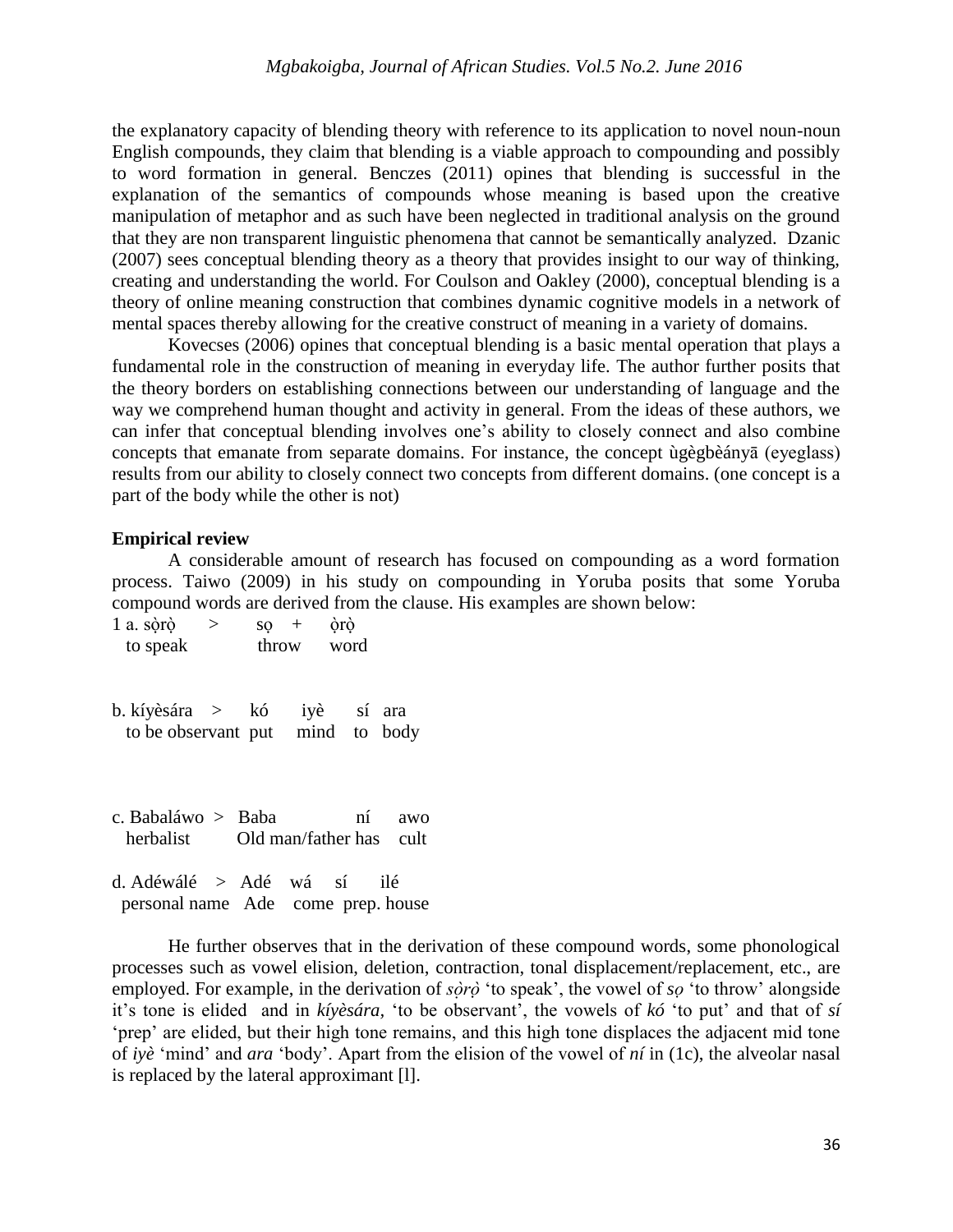## **BLENDING IN ETULO COMPOUND WORDS-------** *Adaobi Ngozi Okoye*

Omachonu and Abraham (2012) investigated compounding in Igala and identified five types of combination in Igala namely; Noun +Noun, Noun +Verb, Noun +Adjective, Verb +Verb and Verb +Noun. They further posit that endocentric nominal compounds in Igala are generally left headed while the synthetic compounds exhibit the possibility of either being left-headed or right- headed. Their additional observation reveals that apart from performing the general function of lexical expansion through the creation of new lexical categories or lexemes, compounding has been used copiously in naming concepts, particularly foreign institutions, ideas, items or objects that were hitherto non-existent in the language. Some of the concepts named through compounding in Igala include:

2aúnyì ukoche 'school' house lesson b únyì ógwù 'hospital' house medicine c. únyì dúdú 'prison' house black d.únyì àjó 'court' house judgement

The above function of compounding in naming concepts is also confirmed for the Koring language based on Anagbogu's (2006) study in the language. His examples of foreign concepts named by compound words include the following;

3a emārā kēkāl 'court' house court

```
b emārā lògùà 'hospital'
   house medicine
```

```
c emārā lūkoph 'school'
   house study
```
d. emārā lòzòm house prayer 'church'

e ketālā lōkpātā "aeroplane" grasshopper sky

Oluikpe and Nwaozuzu (1995) adopt the polysemy theory in establishing Igbo nominal compounds. The thrust of their study is to show that the constructions that are seen as genitival in Igbo are also nominal compounds. Their claim is that where a single lexical item is contextualized, the output will have more than one semantic realization which will differ in grammatical feature. Two of their lexical inputs and their semantic and grammatical realizations are shown below: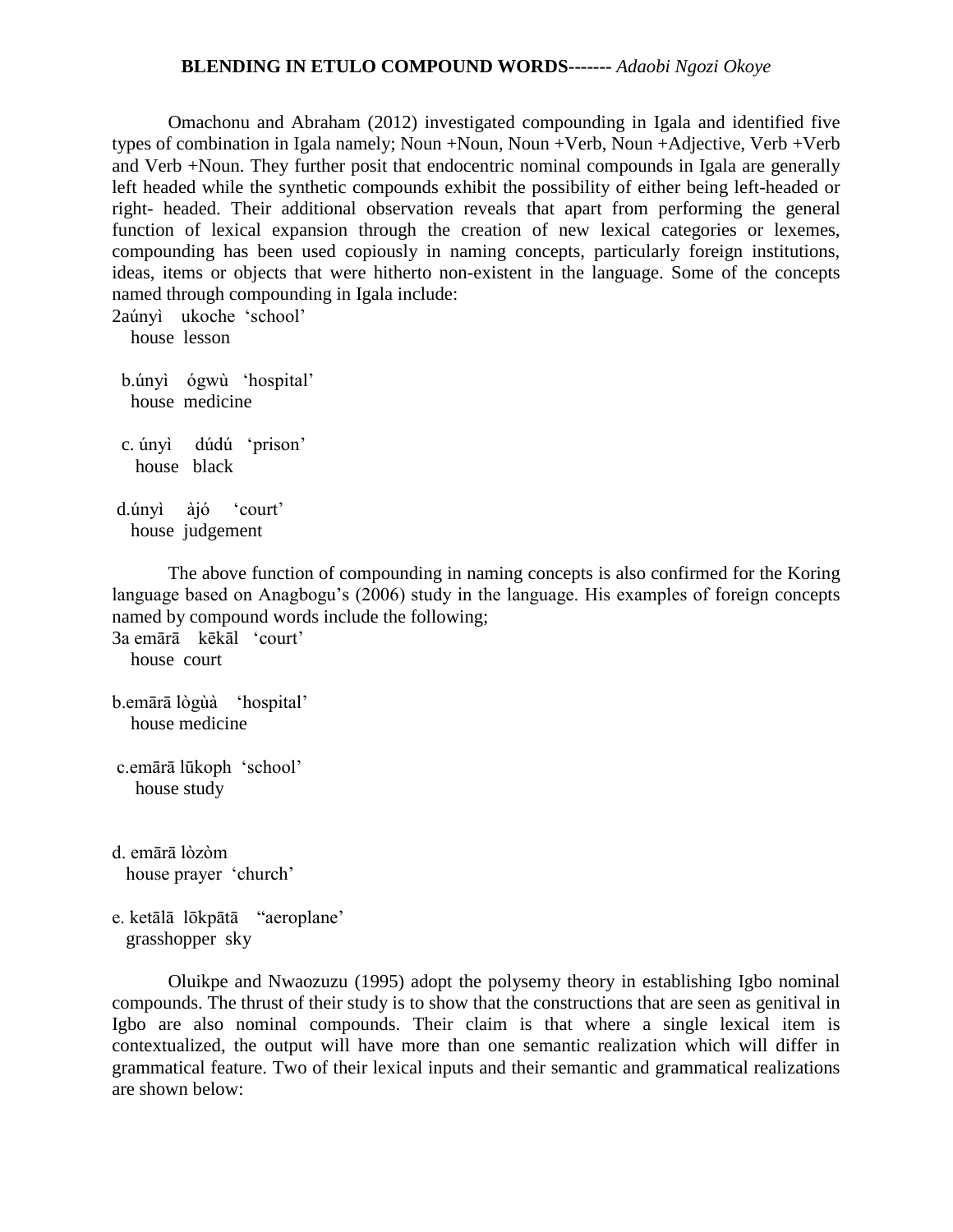| 4Lexical input | Semantic realization                    | Grammatical realization |
|----------------|-----------------------------------------|-------------------------|
| Nwá n'nē       | mother's child                          | genitival               |
|                | <b>Brother</b>                          | compound                |
|                | <b>Sister</b>                           | compound                |
| Àhú íkē        | hard body                               | genitival               |
|                | Strong body                             | genitival               |
|                | Health                                  | compound                |
|                | Culled from Oluikpe and Nwaozuzu (1995) |                         |

Anagbogu (1995) tests the strong boundary condition for compounds proposed by Allen (1978) on Igbo compounds. This proposal by Allen assigns weak internal boundaries to compound words that show evidence of phonological alterations while strong internal boundary is assigned to those that do not show evidence of phonological alterations. Based on this proposal, Anagbogu (1995) distinguishes among lexicalized compounds, apparent compounds and genuine compounds. The lexicalized compounds according to him essentially exist as personal names and alongside the apparent compounds which exhibit phonological alterations possess weak internal boundaries. The genuine compounds are insensitive to phonological changes and possess strong internal boundaries. His examples are shown in

5a. Nwooyè, Nwaàfò, Nwoōkōyè b. Nwammā, Nwuùgò, Nwoodū

c. ntuegbè 'gunpowder'

The examples in 5a and b are male and female personal names respectively and possess weak internal boundaries while the example in 5c is an instance of a genuine compound with a strong internal boundary that is not prone to phonological alternation. FernánDez-DoMínguez (2010) studies meaning relationship between the constituents of noun-noun English compounds based on 3,093 item corpus and demonstrates that the overall meaning

of noun- noun compounds is influenced not only by their heads, but also to a greater extent, by their modifiers.

Benczes (2011) examines the applicability of the blending theory with regard to metaphorical noun noun combinations focusing on two combinations, *sandwich generation* and *flame sandwich*. These combinations according to her, have been largely neglected in the linguistic literature on the grounds that they are unanalyzable. She argues that the meaning of these compounds can be relatively accounted for with the help of blending theory and posits that both *sandwich generation* and *flame sandwich* are based upon productive word-formation patterns which have emerged as successive results of blending operations, starting with the original concept of sandwich. Fan (2014) analyzes exocentric Verb-Noun compounds from the perspective of cognitive grammar by applying an additional mechanism of metonymy. This mechanism according to the author transfers the action denoted by the verbal component into an agent or instrument related to the action. He also claims that in the cognitive frame, exocentric compounds with the help of cognitive tools such as trajector, landmark and metonymy are analyzed in the same way as endocentric compounds. Exemplifying with the exocentric compounds *pickpocket* and *scarecrow*, the author opines that the semantic meaning of the composite structure *pickpocket* neither mean a specific kind of pocket which is denoted by the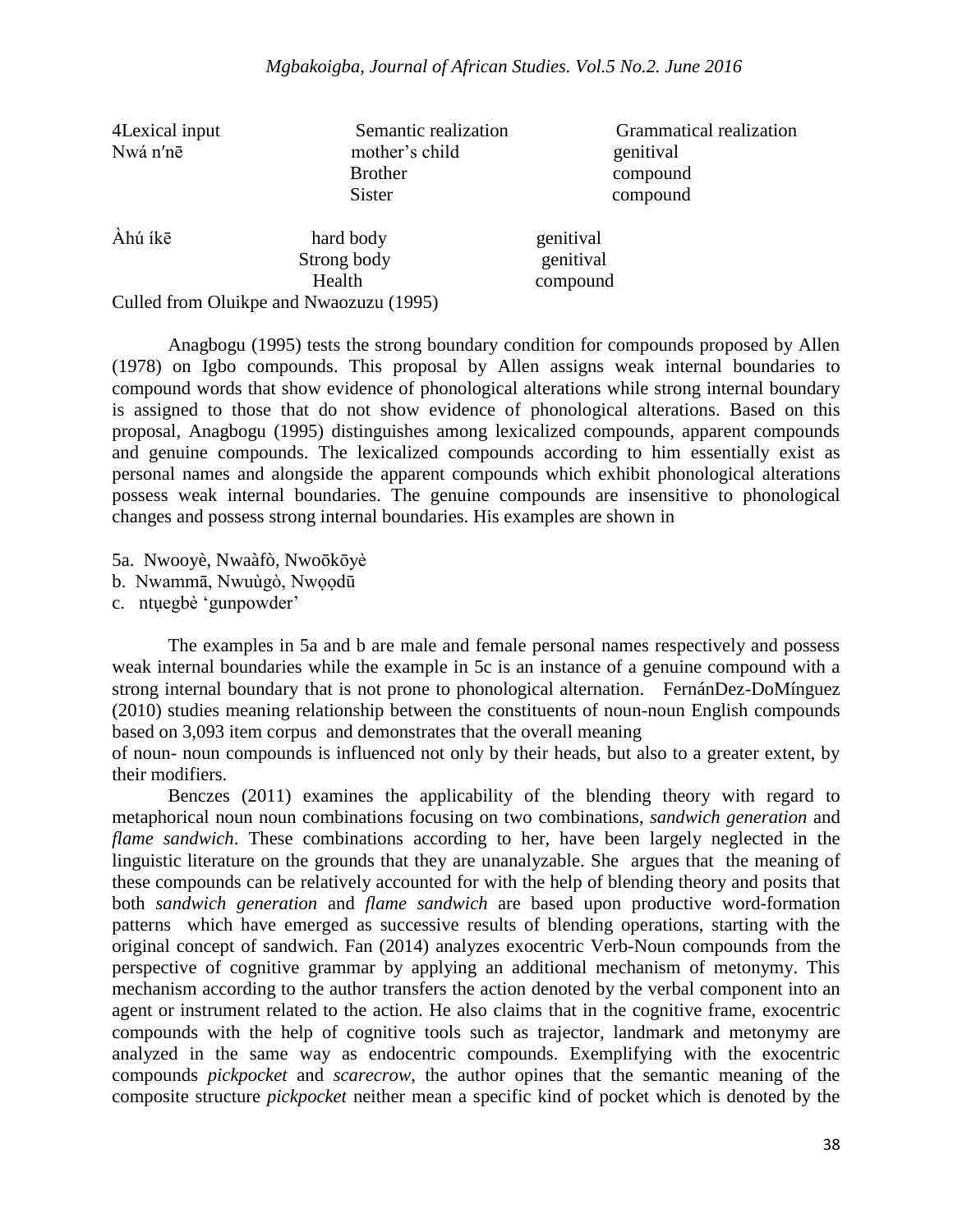# **BLENDING IN ETULO COMPOUND WORDS-------** *Adaobi Ngozi Okoye*

noun component pocket nor does it designate a process of picking which is profiled by the verb component *pick*. Rather, he opines that although the composite-structure profile of *pickpocket* is not inherited from its component elements, the choice of this profile which consistently corresponds to the verb's trajector follows a regular pattern In the case of *scarecrow,* the concept of frightening is denoted by the verb (the trajector) *'scare'* while *crow* is the landmark that experiences the fright. Fan (2014) represents the analysis of *pickpocket* diagrammatically as shown in figure B.



## Figure B

In figure B, the verb *pick* is the landmark that is the reference entity in a relation to which the location of motion of the trajectory is specified while the noun *pocket* is the trajector. Ryder (1994) cited in Schmid (2011) applies conceptual blending theory to the analysis of the

noun-noun English compound, *bean garden*. The study reveals that in the blend analysis of *beangarden*, the blended space recruits the major part of the conceptual structure from one constituent of the compound; usually the head (garden).This suggests that the integration network triggered by the blend is the single scope integration network.

Sweetser (1999) uses the theory of mental space blending to describe the mechanism of linguistic compositionality involved in the English adjective-noun modification construction. She claims that the complexity in the interpretation of adjective-noun and the noun-noun construction suggests that a variety of mechanisms such as metaphor and metonymy, blending theory as well as cognitive tools like frames, active zone and profiling may be involved in the semantic interpretation of the compounds. Warren (1992) cited in Benczes (2004) analyzes compounds based on metonymies within metaphors and metaphors within metonymies. The author analyzes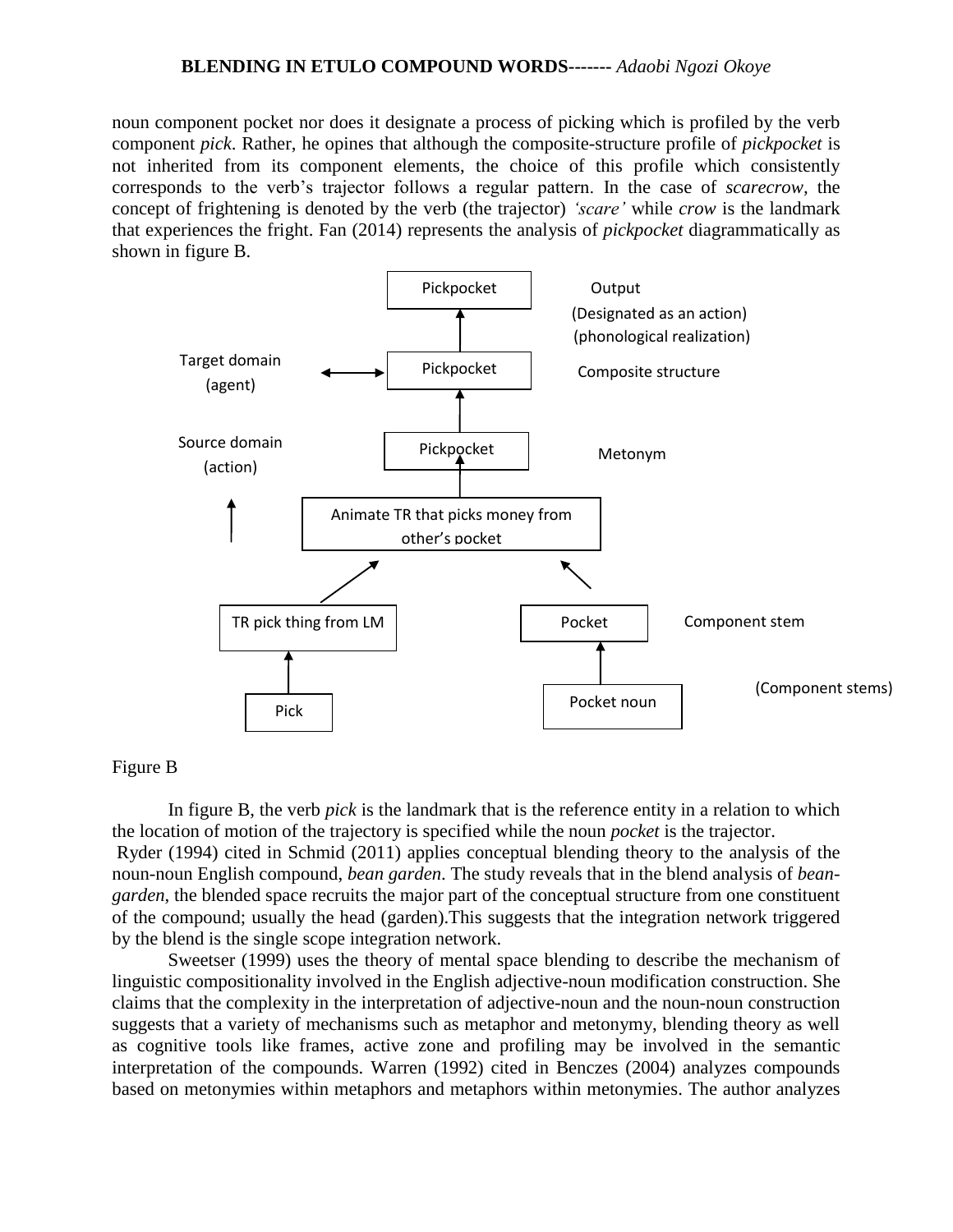hammerhead (a stubborn person) as an example of metaphor within metonymy where hammer metaphorically refers to something hard and head represents a whole person thereby making the compound a part for whole metonymy. In Fauconnier and Turner (2000) analysis of the compound word 'land yacht', selective elements of two named input spaces, land and yacht are projected into the blended space which gives rise to the emergent meaning 'an expensive luxury car'

Benczes (2004) examines English exocentric compounds from a cognitive point of view exemplifying with the compound words jailbird, bellybutton and meadow mayonnaise. Her claim is that the three words are modeled with the help of single scope blend. In the case of jailbird, she opines that the two input spaces are the imprisoned person and the caged bird with the latter corresponding to the source domain and the former the target domain. The concept (prisoner) is therefore accessed through the image of a caged bird and conceptual metaphor operates and links the elements in the two spaces. Further analysis of her other examples show that the component nouns activate different semantic domains which serve as input spaces to the blending process which result to the unraveling of the composite meaning. From the reviews, it is observed that compounding has been accounted for from different perspectives including the cognitive perspective under which blending theory falls. Furthermore, compound words have been accounted for in a foreign language like English using the blending theory and so we attempt an application of this theory to the analysis of noun- noun compounds in an indigenous language with the aim of ascertaining its ability to account for compounding in an African language.

## **Data presentation**

For the data presentation, each member of the  $N1 + N2$  compound has a gloss beneath it, followed by the resultant compound word. The tone marking convention adopted here is as follows: Low tone is indicated with a grave accent [ $\cdot$ ], step tone is marked with a macron [ $\overline{\phantom{a}}$ ] while the falling tone is indicated with a circumflex  $[\wedge]$ . High tone is left unmarked.

The noun -noun compounds are as follows:

```
6a. \Boxmmyà + ènì < \Boxmmyà ènì
   horse water hippopotamus
b. \Box mbwe +\text{èni} < \Box mbweni
  meat water fish
c.\delta z\hat{u} + ikw\hat{v} < \delta zikw\hat{v} house 'corpse' mortuary 
d.ìshè + àbî < ìshèàbî 
  pit 'feaces' latrine
e. \delta z\hat{u} + otse \delta zotsē
   house drug hospital
f. \hat{\varepsilon}ngy\hat{\varepsilon} +àyàtù \langle \hat{\varepsilon}ngyàyàtù
```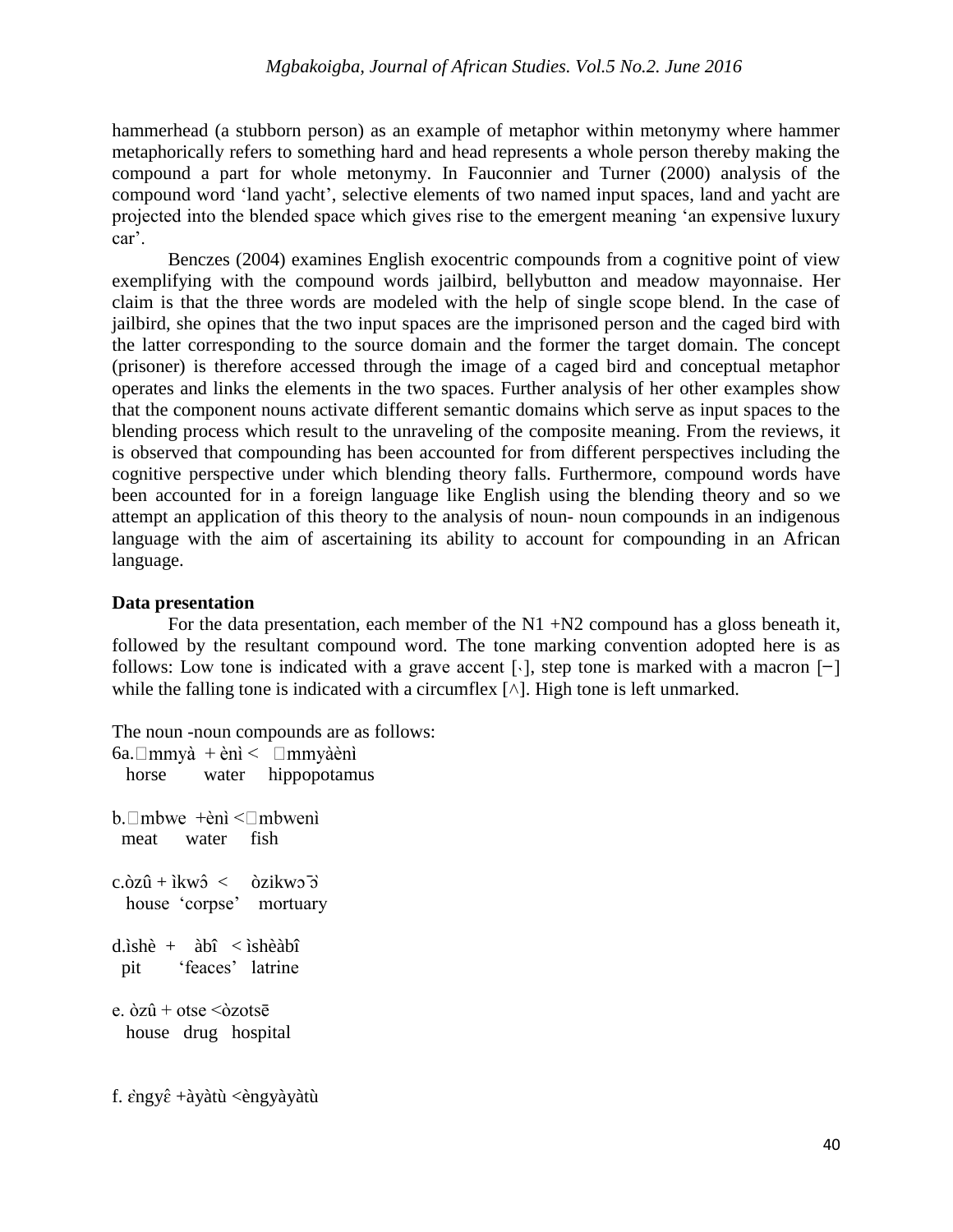oil car petrol g.ènì , +àde < ènìàdê Water palm palmwine h.ènì '' + àb $\hat{\epsilon}$  <ènìàb $\hat{\epsilon}$  water breast milk i. $\delta$ kpâ + àf $\delta$  <  $\delta$ kpaf $\delta$ skin leg shoe j.ìfu + èwô  $\langle$ ìfuèwô stomach body' 'pregnancy' k.ànwutò +ìkye <ànwìkye' cloth head cap l.ònwè + ukâ <ònwèukâ child friend bastard m.ùnì  $+$  èsè  $\langle$ ùnièsê elephant earth buffalo n.àbù + àb $\hat{\epsilon}$  <àbàb $\hat{\epsilon}$  regalia breast brassiere  $o.$ ìkpo + òndù  $\langle$  ìkpòndù cover mouth lips p.  $\delta$ ba + `ondzul $\delta$  <  $\delta$ baondzulo^ husband man warrior q.  $ngIS \Box \varepsilon$  +otse.  $\langle \rangle$ ngisotsē person drug patient r.òpò +ìkw $\hat{c}$  < òpìkw $\hat{c}$ tent judgement court

In the compound words, we observe the preponderance of elision of vowels alongside their tones. For instance in examples 6c,e, f, i, n, o, q, and r, the last vowel of the constituent  $N_1$ in the compound words is elided while in 6b, the first vowel of the constituent  $N_2$  is elided. In examples 6 c, e, f and i, the rising-falling tones are elided and this is likely due to the fact that the rising-falling tone in Etulo occur only at the word final position.(see Ezenwafor 2009). Also in 6k, the last three segment of N1 ànwutò 'cloth' is elided in the derivation of ànwìkye 'cap'.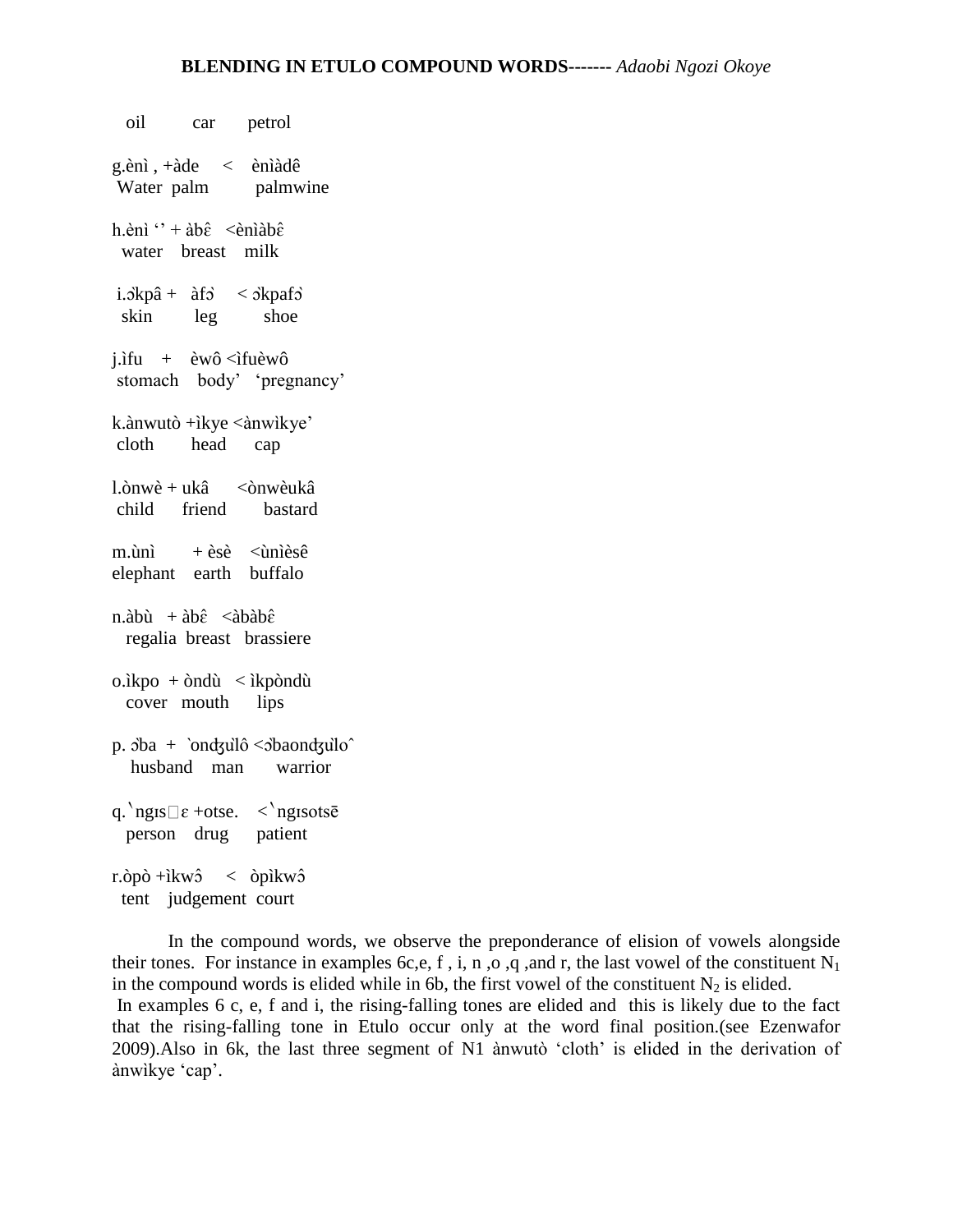In addition, some of the compound words may be said to be endocentric because their meaning appear to have been evolved from both  $(N1 + N2)$  constituents (see examples6c, e, f, q, r). For instance,  $\delta$ zikwo  $\delta$  'mortuary' (6c) can be said to be a type of house. This also implies that these endocentric compounds are headed by their  $N_1$  constituents. Some compound words may also be seen as exocentric in which case their meaning does not arise from both  $(N1 + N2)$ constituents (see examples 6d, i, j, l, p).

#### **Blend analysis of the noun-noun compound words**

For our analysis, we adopt the stages proposed by Coulson and Oakley (2000). They suggest that blending analysis should commence with introducing the example that involves blending, followed by describing the conceptual structure in each of the spaces that form the conceptual integration network and then describing the structure in the blended space. We provide the blend analysis of a number of the noun-noun combinations presented in 3.0 beginning with example 6(a)  $\Box$ mmyàènì 'hippopotamus'. In input space 1 we have  $\Box$ mmyà 'horse' while input space 2 contains ènì 'water'. In the case of horse, the concept is associated with its properties such as size, strength and swift movement. Water as a concept also engages in movement (flows) and also allows for the movement of objects. Within the two input spaces, a vital relation of property exist while the mapping between the two spaces is by similarity, that is, the movement of the horse maps into the float of water. In this instance, input 1 projects the object while input 2 projects the environment of movement into the blended space. There is also an outer relation of space in the blend because inputs separated in different spaces are compressed into one space within the blend. The blended space therefore inherits its structure from the two input spaces in line with composition which, according to Fauconnier and Turner (2000), is the partial selection of elements from input spaces and their projection to the blended space to create new relations and concepts. The emergent structure  $\Box$ mmyaeni satisfies the relevance principle which states that an element which appears in the blend must have a link to other spaces. The integration principle is also satisfied as the element in the blend is no longer seen as different concepts but rather as a single concept. The figure below is the integration network of □mmyàènì.



Blended space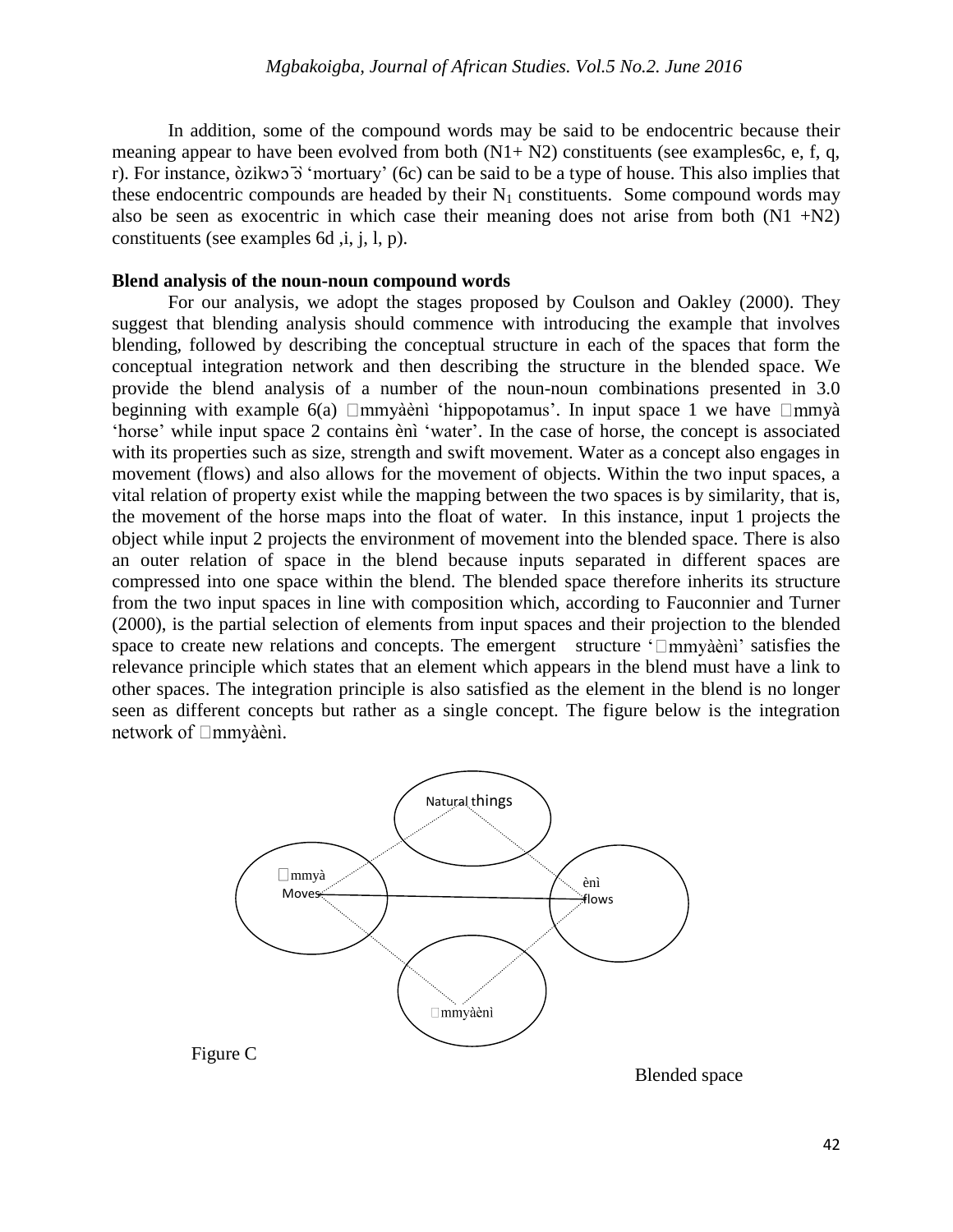We can also account for the word  $\Box$ mbwend 'fish' with reference to Figure C but in this case  $\Box$ mbwe 'meat' and ènì 'water' are the elements in the input spaces.  $\Box$ mbwe 'meat' is a solid substance and also considered edible while the concept ènì 'water' is liquid, drinkable and can also contain a solid substance(s).Therefore, within the input spaces, a relation of property exist and partial structures from the two input spaces are projected into the blended space. Whereas  $\Box$ mbwe 'meat' projects the edible substance, ènì 'water' projects the environment where this substance can be found to yield a new concept. In the blend analysis for  $\delta$ zikwo  $\delta$  'mortuary', ìshèàbî 'latrine' and òzotsē 'hospital'(6c, d and e). The constituents to the left (N1) are contained in input space 1 while the constituents to the right (N2) occupy input space 2.The concepts òzû 'house' and ìshè 'pit' are associated with such shared properties as having space, can contain objects, provide protection/safety etc while the concepts ìkw 'corpse', àbî 'faeces' and òtse 'drug' are objects/materials that occupy space and also need protection. The mapping between the elements is by property and similarity. The two input spaces merge into a new blended space exhibiting a vital relation of property in the blend. The integration network is that of double scope blending where the blended space derives its features from the two input spaces. The integration network in Figure D accounts for our analysis of òzikw  $\overline{\cdot}$  'mortuary', ìshèàbî 'latrine' and  $\delta$ zotsē 'hospital'



#### Figure D

In the compound words èngyàyàtù 'fuel', ènìàdê 'palmwine' and ènìàbê 'milk'.

The concepts  $\hat{\epsilon}$ ngy $\hat{\epsilon}$  and  $\hat{\epsilon}$  are liquids and it also means that they can be stored or contained in 'something'. These concepts occupy input space 1. On the other hand, the concepts àyàtù 'car', àde 'palm' and àb  $\epsilon$  'breast' in input space 2 are by analogy seen as containers due to their volume. The mapping between the elements in the input spaces is by property and analogy. The two inputs are mapped into the blended space represented in figure E. The blend is that double scope because properties are brought in from both input spaces.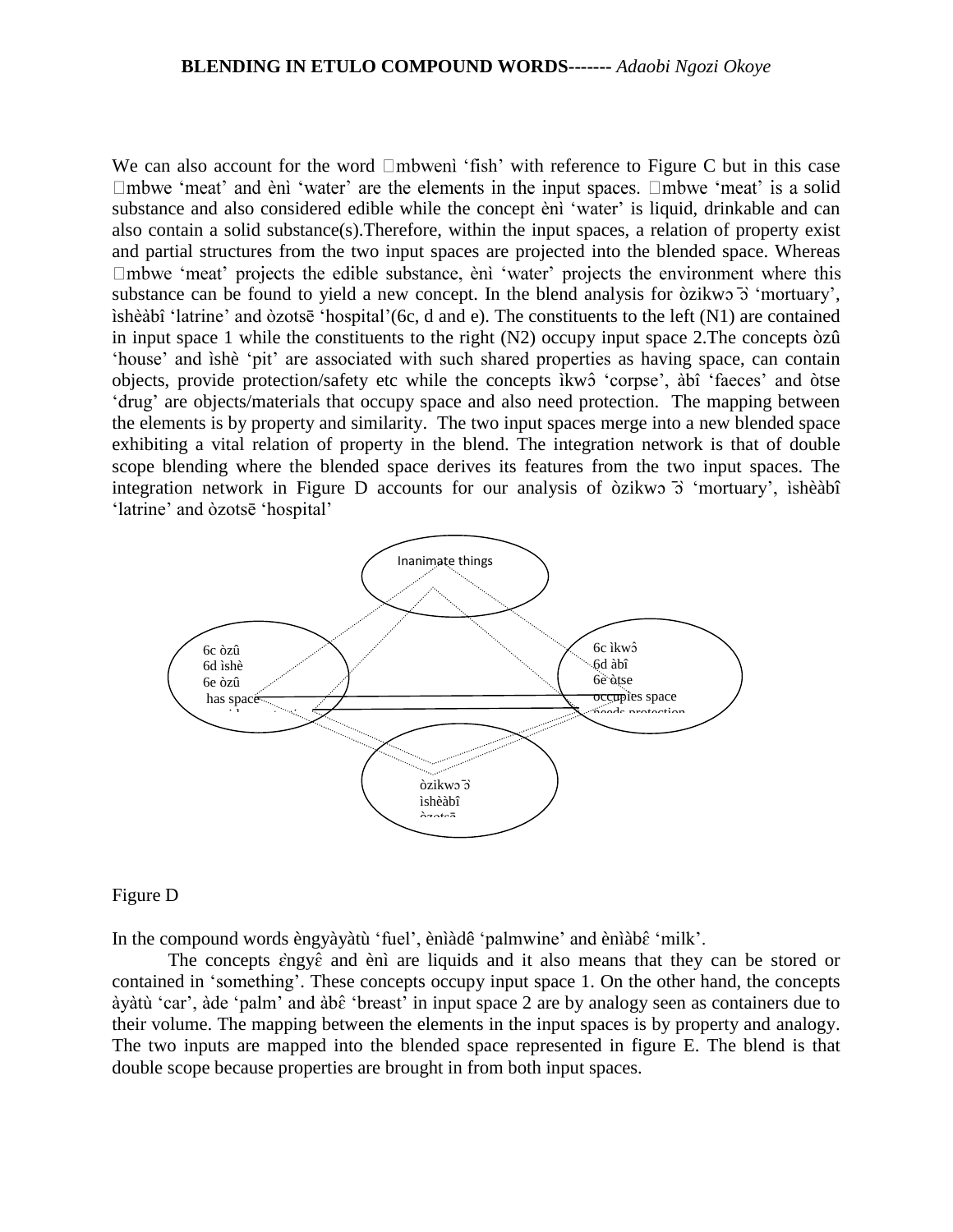

The word skpafs 'shoe' in 6i is made up of skpå 'skin' and  $\hat{a}$  'leg' which correspond to two input spaces. While both elements in the spaces may be seen as bodyparts,  $\delta k \hat{\rho}$  'skin' is associated with properties like thickness, protective etc while  $\delta f$  'leg' is associated with support for humans/ objects and movement. Partial structures from the two input spaces of  $\alpha$ kpâ 'skin' and àf o 'leg' are projected to the blended space to create a new concept  $\alpha$  'shoe' with a new emergent meaning which is an outer covering for the human foot. The mapping between elements in the two spaces is by property.

For the compound word ikpondu 'lip', the mouth is likened to a hole or an aperture that has the capacity to contain something and in addition, can be covered. Ìkpo 'cover' on the other hand is associated with such properties as providing protection and shield. The two input spaces project a new concept into the blended space. In the blended space, we have a new concept that recruits its features from the two spaces.

In analyzing the compound word ìfuèwô 'pregnancy' in 6j, ìfu 'stomach' and èwô 'body' occupy the two input spaces. The generic space is occupied by body-parts and an outer space relation of part- whole exist between the input spaces while a relation of uniqueness exist in the blended space.

In our analysis of ànwìkye 'cap', we have two concepts from different domains. The word ànwutò 'cloth' from the dressing domain is associated with the ability to provide cover while ìkye 'head' from the body-part domain can be covered. By selecting information from these two input spaces through the operation of composition, the blend ànwìkye 'cap' emerges with a new meaning. The mapping between the spaces is by analogy because the two input spaces from the different domains obtain the same structure through blending.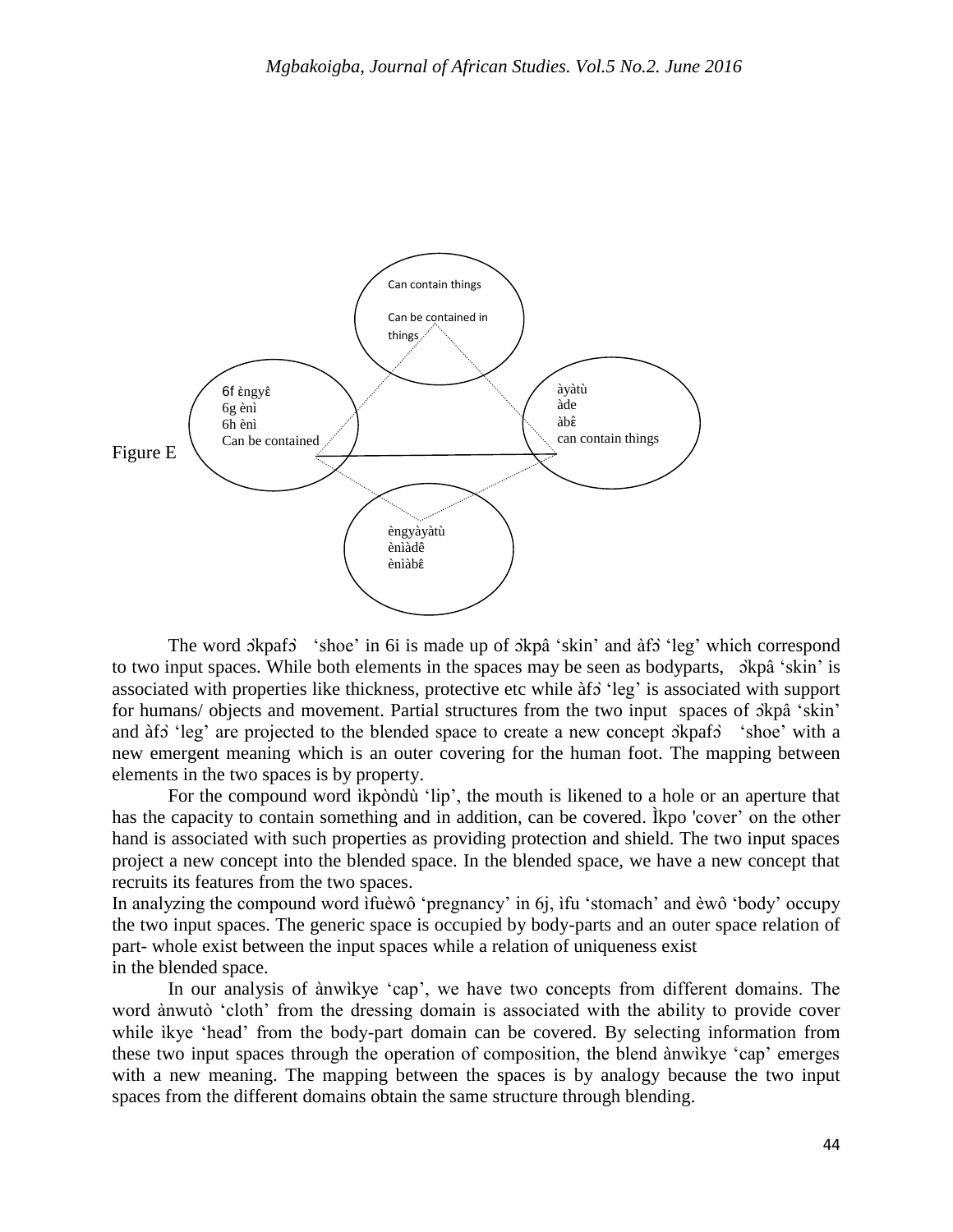## **Findings and Conclusion**.

This study is an attempt in the analysis of noun- noun compound words in Etulo using the conceptual blending theory. From our examples, two concepts which are conceptually different are brought together in conceptual blending. Usually information about the conceptual structures is projected partially to the blended structure through composition and compression. The emergent structure however remains distinct with relics from the input spaces. It is also observed that the mental spaces can be mapped based on relations such as property, similarity, analogy, part-whole, space e.tc . These vital relations are also projected to the blended space. Furthermore, the noun-noun compound words accounted for include some instances of endocentric and exocentric compound words.We also note that the compound words analyzed show evidence of double scope integration. We can therefore claim that conceptual blending can account for compounding in Etulo.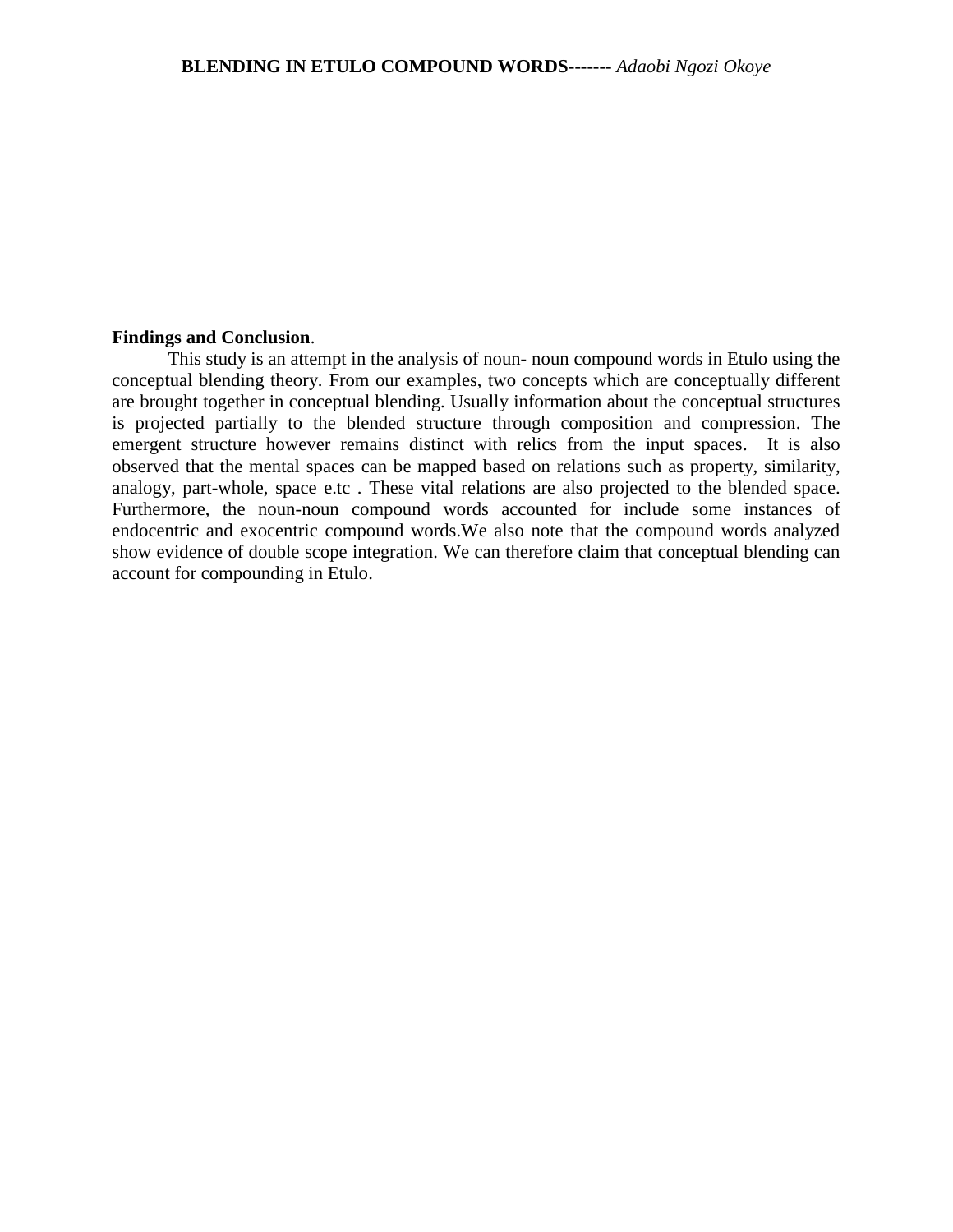## **References**

- Anagbogu, P.N. 1995. 'The strong 'boundary condition for compounds: the Igbo perspective'. In E.N. Emenanjo & O-M. Ndimele (eds.)*Issues in* African *languages and linguistics:Essays in honour of Kay Williamson.* pp 246-257 Aba: NINLAN Books..
- Anagbogu, P.N.2006. Word formation strategies of Koring. In *Awka Journal of Linguistics and Languages,* 2. 119-129.
- Benczes, R. 2004. On the analyzability of English endocentric compounds. http/hrcak.srce.hr/file/48978. $(4<sup>th</sup>$  November, 2014).
- Benczes, R. 2006. *Creative compounding in English. The semantics of metaphorical and metonymical noun-noun combinations.* Amsterdam: John Benjamins
- Benczes R. 2011. Blending and creativity in metaphorical compound; A diachronic investigation. In S. Schmid Hansjorg and Handl. S. (eds). *Windows to the mind: metaphor, metonymy and conceptual blending*. pp 247-268.New York: Walter de Gruyter.
- Bisetto, A. and Scalise, S. 2009. The classification of compounds. In Lieber, R. and Stekauer, P.(Eds.), *The Oxford handbook of compounding*. pp 34-53.Oxford: Oxford University Press.
- Booji, G. 2009. Compounding and construction morphology. In Lieber, R. and Stekauer, P. (eds.), *The Oxford Handbook of Compounding*. pp 201-216. Oxford: Oxford University Press.
- Booji, G. 2010. Compound construction: Schemas or analogy? In Scalise, S. and Vogel, I. (eds.), *Cross-disciplinary issues in compounding*. pp 93-108. Amsterdam : John **Benjamins**
- Booji, G. 2012. *The Grammar of Words* .Oxford: Oxford University Press.
- Coulson. S and Oakley T. 2000. Blending basics.http/cogsci.ucsd.edu.( 4thNovember , 2014)
- Dirven, R and Verspoor, M. 2004. *Cognitive explorations in language and linguistics*. Amsterdam: John Benjamins.
- Dzanic, N. D 2007. Conceptual integration theory: the key for unlocking the internal cognitive choreography of idiom modification. http/hrcak.srce.hr.  $(30<sup>th</sup> October 2014)$ .
- Ezenwafor, C.A. 2009. Interaction of tone with syntax in Etulo. M.A thesis.Nnamdi Azikiwe University, Awka.
- Fan. C.2014. Cognitive analysis of exocentric verb-noun compounds in English *International Journal of English Language and Literature Studies*, 3(2) 176-189
- Fauconnier, G. 1985. *Mental spaces: Aspects of meaning construction in natural language.*  Cambridge: The MIT Press
- Fauconnier, G and Turner, M. 1998. Conceptual Integration networks.www.cogsci,ucsd.edu/CIN pdf  $(12<sup>th</sup> December 2014)$
- Fauconnier, G and Turner, M. 2000. Conceptual blending, form and meaning.http/tecfa.unige.ch. (4thNovember , 2014.)
- Fauconnier, G and Turner, 2008. Blending as a central process of grammar. [www.cogsci,ucsd.edu/](http://www.cogsci,ucsd.edu/) blending grammar pdf(4thNovember , 2014.)